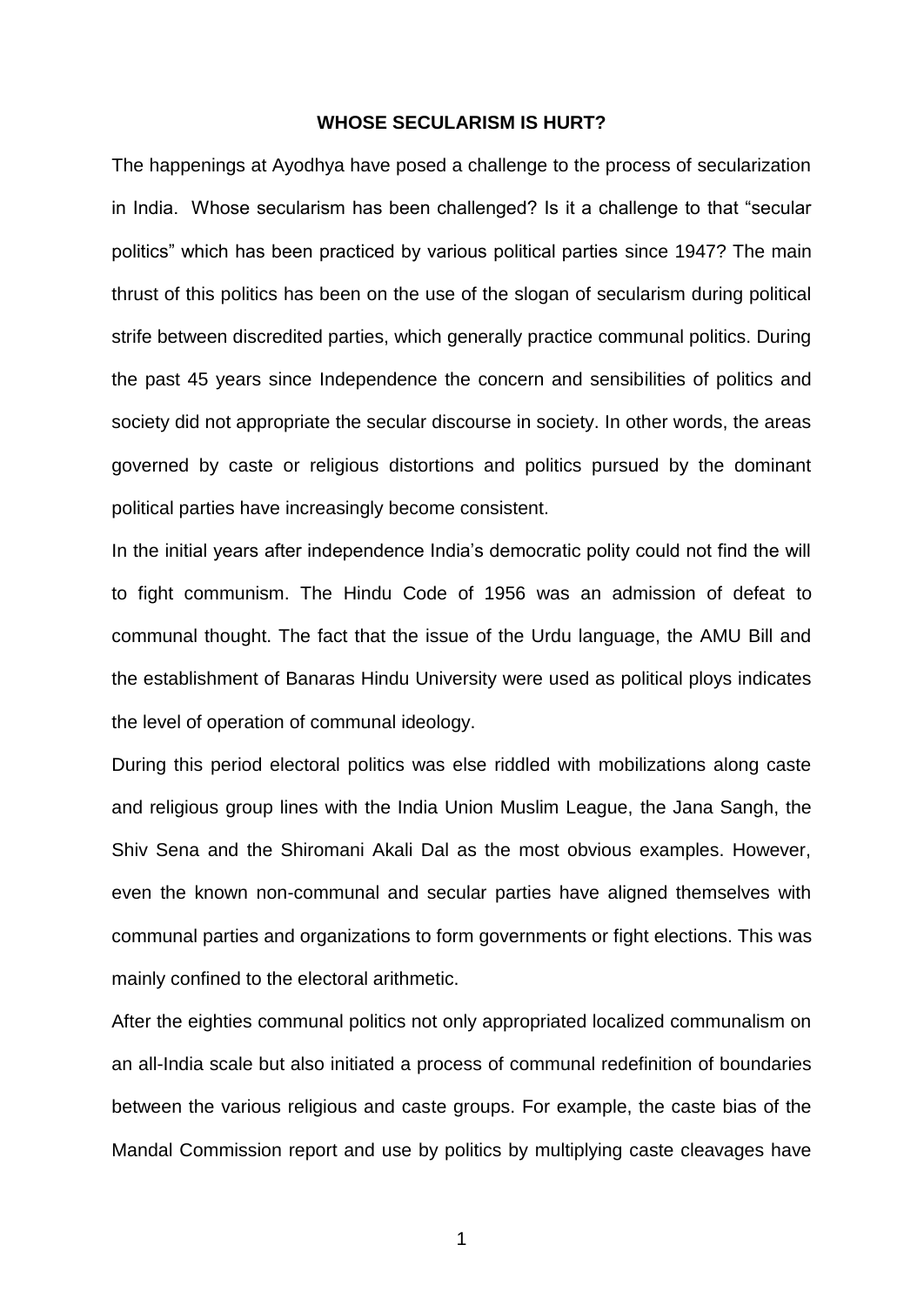provided a continuity to the caste system. Further, the collective response of the upper caste to the Mandal Commission report was equally casteist. This result in the formation of new caste alliances.

Similarly, the Ram Janmabhoomi-Babri Masjid issue and its appropriation at the national level by mainstream politics strengthened communalism and resulted in communal polarization. For example, the use of the notion of Ram Rajya by Gandhiji was against colonial domination. The use of Ram Rajya was also as a reference to the country's civilization, and it transcended the boundaries of caste and religion. It was not to reinforce religious monoliths. In no way did it propagate and project Ram Rajya as synonymous with the Hindu identity. On the contrary, the recent use of the notion of Ram Rajya was antithetical to the Gandhian use of it. The meaning of the term Indian civilisaton is distorted the mean "Hindu" civilization, Ram Rajya is used to mean Hindu Rajya and Muslims are projected as enemies and are threatened for their non-compliance with this world-view. The central thrust of this politics is to bring to the foreground the need for establishing a monolithic Hindu identity. Once the identity gets recognized and established – as propagated by the VHP – it will make a crucial difference in determining the personal, social and institutional relationship to the benefit of the so-called Hindu Samaj. This distorted cultural stream has become part of the dominant culture of politics.

These distortions have been present in society in the past also. But the political space it occupied was limited. The constant reinforcement and sharpening of these discourses in society and its appropriation in politics has made it functional. Have the incidents that occurred at Ayodhya hurt the kind of "secular politics"? Have the Ayodhya happenings posed a challenge to that kind of secularism which has been offering apologies on behalf of one kind of communalism or the other?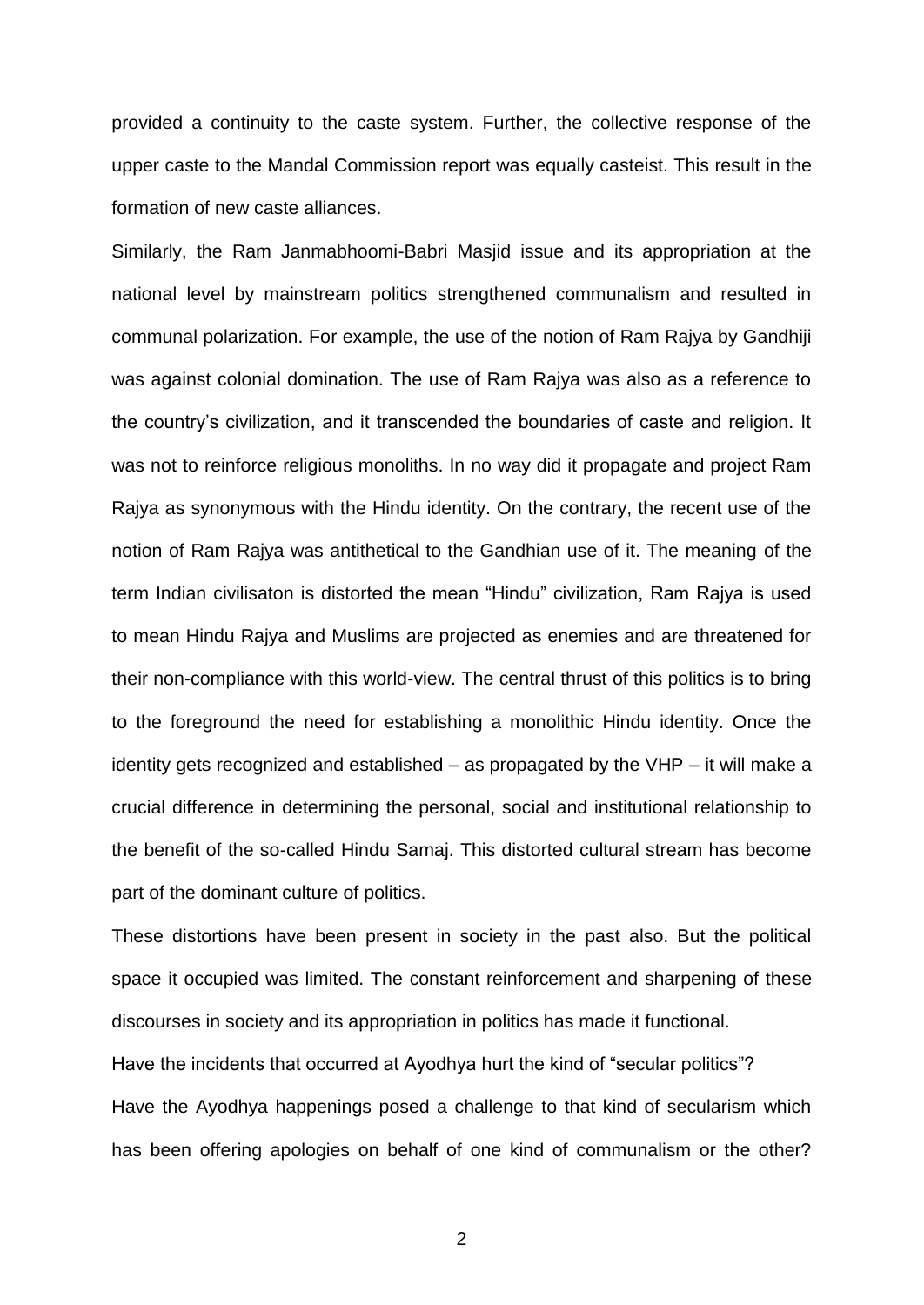Such assertions have categorized communalism in terms of minority and majority and assumed that majority communalism is more dangerous than minority communalism. Therefore, they end up in protecting minority communalism from "majoritarianism' and, on the other hand, the proponents of majority communalism consider their assertions as a backlash of the appeasement of the minorities. This conceptual error has been part of our policy since independence. To quote S. Gopal: "Nehru and Gandhi the line that it was for the Hindus as the majority community to make concessions while the communal problem lasted. This, in itself, despite the call to magnanimity, assumes a communal approach, however, subconscious. The argument is based on the belief that the majority community is a privileged one and the minority community has a reason to be communal."

The Gandhi-Nehru approach takes religion as synonymous with communalism. Antagonism constitutes a crucial element of communalism and is given the moral garb of religion to justify human acts like looting, rioting, arson, killing and plundering or demolishing religious places. As W.C. Smith has rightly pointed out: "History has shown many a times that religion is ready to excuse atrocities which decent men would hesitate to commit under any other name. Moreover, once a conflict has started for economic or other reasons, and then, when it assumes a communalism guise, it tends to expand to include innocent co-religionists of the real enemies. Also it tends to colour the thinking of the persons involved for all the other issues." Therefore, to expect communalism to be humane and generous is wrong.

Granting special privilege to the communalism of the minorities or the majority is counter-productive because communalism revolves around fear, insecurity and suspicion, not generosity. Therefore, any policy of appeasing communalism and giving concessions to a religious group is doomed to failure. Concessions sought or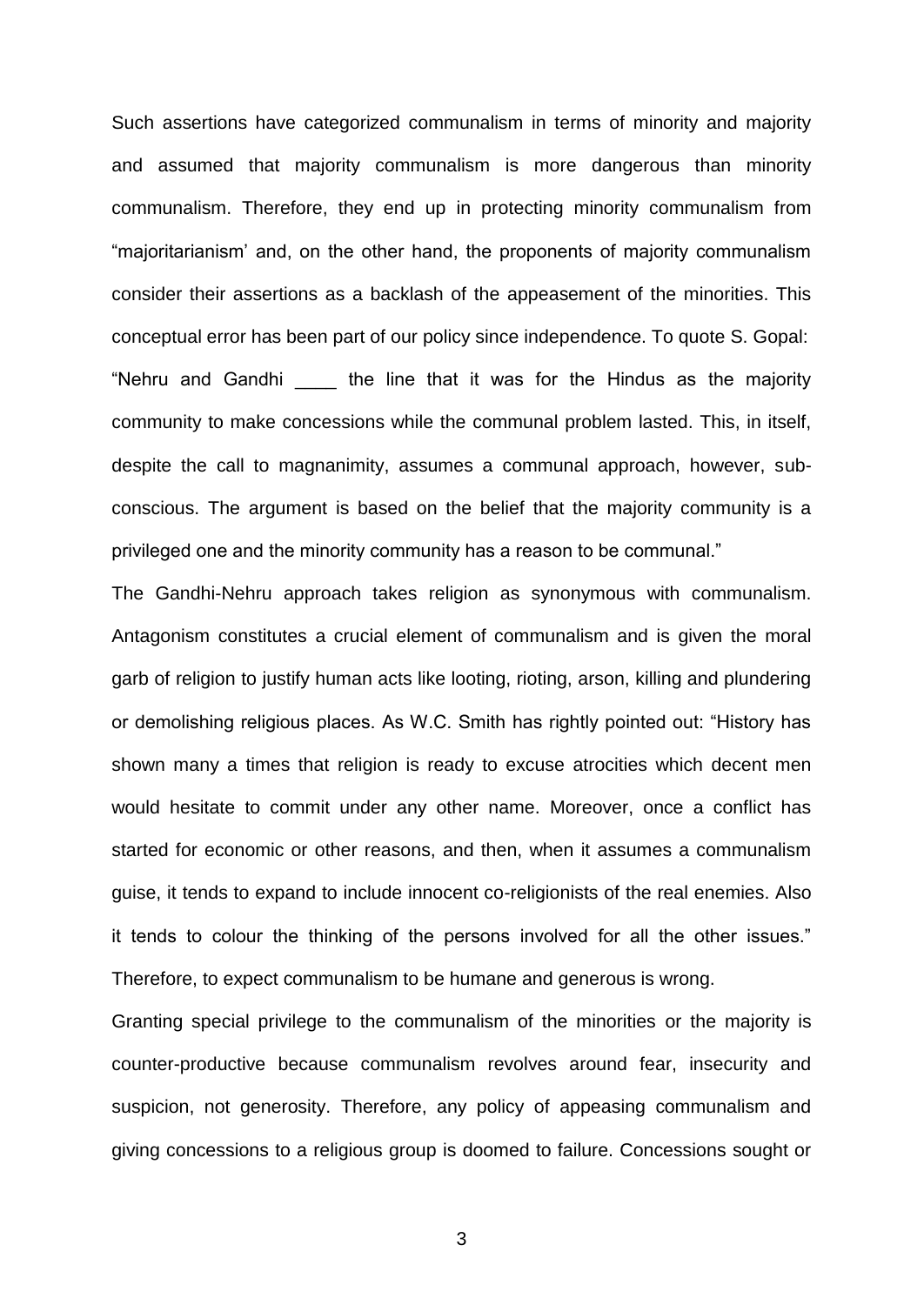demands raised on communal lines will not eliminate, rather strengthen communalism.

Have the happenings at Ayodhya outraged the secularism of Hinduism? Such oftrepeated assertions present Hinduism and its followers as tolerant and secular. The inference drawn is that other religions and their followers are not tolerant and secular. Not only this, the believers of other religions are projected as culturally inferior and politically and socially alien. The assumption that Hinduism is by nature plural and democratic has provided justification to the assertions that Muslims continue to live in India even after Pakistan has been granted to them, whereas in Pakistan "Hindus" have been virtually eliminated. Have the Ayodhya incidents hurt this kind of secularism? The answer is all this is a resounding No.

The happenings at Ayodhya have exposed the shallowness of the above mentioned understanding and practice in the name of secularism. It an accumulated response to the opportunist and deadlier politics, and the paucity of theory and practice of secular democratic politics.

It has posed a challenge to secular and democratic pretensions of the practitioners of Indian politics, propagators of communalism under the garb of secularism and pseudo-Hindus presenting themselves as protectors of the secular traditions of Hindus.

The operative reality of communalism and increasing intolerance within Indian society of diverse religious and cultural streams have necessitated the need for the renewal of India, rather revival of India. The questioning of the very basis of some of the realities like communalism will make the civilisation survive.

We are only a step away from fascism, "Anti-sentitism, which began as a racial prejudice, exploited as a demagogic trick, ended in the most abominable genocide of